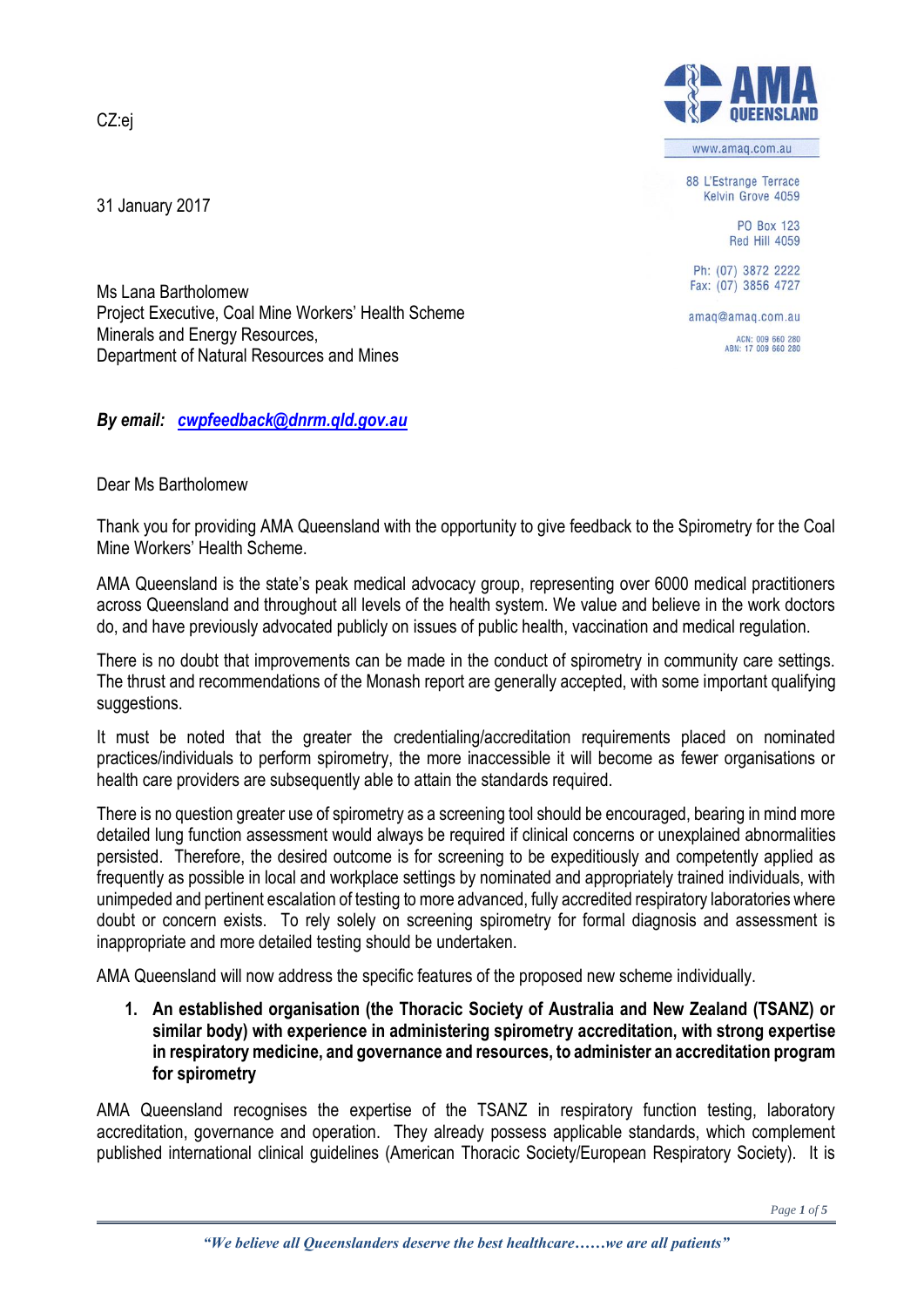logical therefore for this association to administer an accreditation program for spirometry applicable to those practices and health care providers conducting coal board medical examinations.

We envisage the proposed accreditation standards being a subset of the existing accreditation standards for respiratory laboratories, rather than representing a unique or alternate set of standards. Conformity is critical, so that individual moving between testing facilities (whether involved in coal board medical examinations or not) would be faced with common standards across all testing facilities.

The training of health care professionals in the conduct of spirometry and maintenance of equipment is a critical function. This training could be conducted under the auspices of the TSANZ. It is acknowledged however that credible training is currently offered by other organisations, including Queensland Health. The Queensland Health training program was developed by the respiratory clinical network and has operated for several years now with good results. This training course should be adequate for health care providers seeking to conduct screening spirometry as part of coal board medical examination and allow them to pass the proposed accreditation standards. Where full or complicated respiratory function testing is required, a formal and fully TSANZ accredited respiratory laboratory should undertake the testing.

#### **2. Nominated Medical Advisor (NMA) practices applying for accreditation must meet standards around spirometry training, equipment, taking and interpretation of spirometry and records management**

The proposed accreditation standards as listed on page 16 of the discussion paper are appropriate and achievable for NMAs wishing to offer spirometric assessment, provided they had access to appropriate training, as outlined above.

The issue of interpretation of spirometry is, however, a vexed one. It is agreed that NMAs should have a rudimentary understanding and ability to report spirometry. However, some studies can be quite complex (for example, in cases of mixed pathology) and it is not feasible to expect NMAs to be able to generate a nuanced report at the standard of a respiratory physician – the usual reporting authority as per the MBS. If spirometric assessments and reports are to be submitted for assessment, the criteria by which they would be judged and the threshold for being deemed proficient would need to be clearly enunciated and agreed upon.

There is considerable scope for inter-individual variation in some aspects of reporting, such as instances where mid-expiratory flow values are significantly reduced but spirometric values remain broadly within the normal range. International guidelines are not completely settled on how to universally resolve marginal abnormalities or identify abnormality within the 'normal' range.

It must also be recognised that the serial assessment of spirometry is crucial and in some cases the greatest utility of the test. In other words, a worker may have supra-normal lung function and then dip slightly below average but still be within the population definition of the 'normal' range – whereas this disease behaviour might clearly denote a significant loss of function.

The conclusion therefore is that spirometric assessment, like all medical tests, is not infallible and therefore the training and accreditation requirements should not suggest it is. There is however a clear need to promote a system of medical review that easily allows an escalation of testing requirements to fully TSANZ accredited respiratory laboratories with respiratory physician oversight for more detailed and further testing. Scenarios where this would be potentially required include –

- The presence of symptoms but 'normal' spirometry
- Significant decline is recorded in serial spirometric assessments, as defined by ATS/ERS guidelines, but the worker is either asymptomatic or within the 'normal' spirometric range for the their gender, age, height and weight.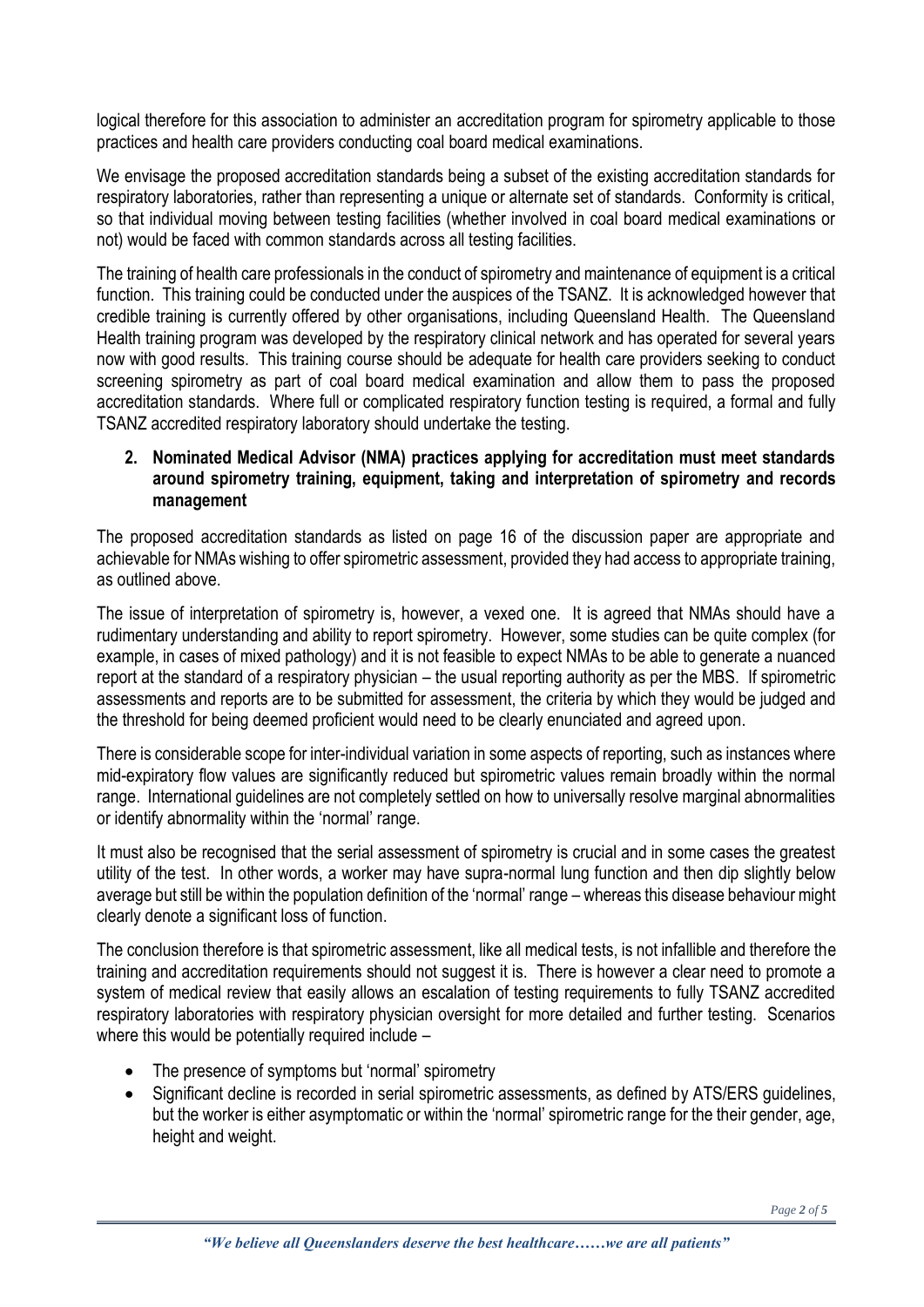Disproportionate symptoms not otherwise explained by simple spirometry where more extensive respiratory function testing is required to verify this result and assess other dimensions of lung function e.g. lung volumes and gas transfer.

# **3. The organisation also endorses training providers for the program**

AMA Queensland believes it is important that appropriate training providers are supported, as was outlined in our response to Part One. If the TSANZ is endorsed to develop accreditation standards for the medical boards, then this same organisation could develop a program for endorsing training providers.

It should be noted that scientists usually employed by a fully accredited TSANZ respiratory laboratory would not require further education but could be immediately endorsed as trainers. If other individuals without full TSANZ accreditation wished to train NMAs in providing spirometry, there should be a process for ensuring the competence of these individuals/organisations in providing this training. This competence would also need to be verified periodically to ensure ongoing compliance. Again, current full respiratory laboratory accreditation would be more than sufficient to maintain competency to teach spirometry.

The training in spirometry offered by Queensland Health is, as far as AMA Queensland is aware, provided by scientists usually employed at large tertiary teaching hospitals with fully accredited respiratory laboratories. As such, we would regard these individuals as amply qualified to immediately be able to offer spirometry training to NMAs in order for them to competently conduct coal board medical examinations.

## **4. Audits (including on-site audits as required) undertaken by approved program provider**

On-site audit assessments would appear to be similar to re-accreditation visits. In other words, just as fully TSANZ accredited respiratory laboratories undergo periodic re-evaluation to ensure ongoing compliance, it is envisaged that NMAs conducting coal board medical examinations would be subject to similar assessments, at the discretion of the accrediting team. If the accrediting standard is developed by the TSANZ, then this body would be most appropriate to administer the accreditation process. Accrediting teams of training providers or fully accredited laboratory scientists could undertake this task, as currently occurs with TSANZ respiratory laboratory accreditation. Therefore, the accreditation process for NMAs conducting spirometry as part of CBME is a simplified, but diminished version of the full respiratory function laboratory accreditation process currently operating under the auspices of the TSANZ.

## **5. Regulations amended to provide that only accredited practices can conduct spirometry for the purposes of the Health Scheme**

It is difficult for AMA Queensland to provide a detailed response in regard to this proposal without seeing what the amended regulations look like in their draft or final form. We support the proposal in principle and will withhold full comment until we see them. However, to assist the Department in their drafting of the amended regulations, we provide the following comments which we hope will inform their work.

It is broadly supported that accredited practices only conduct spirometry for the purpose of the Health scheme. It is important however that the accreditation requirements do not result in spirometry being less accessible to NMAs and workers. The requirements of training and accreditation must be balanced against access and cost.

It is critical to stress that spirometry was never designed to identify all lung function abnormalities. It is therefore important the standards and guidelines emphasise the requirement for referral of appropriate workers, as suggested above, for more detailed lung function assessment in a fully accredited TSANZ respiratory laboratory. Appropriate escalation of difficult or marginally abnormal cases for more detailed assessment is common practice throughout medicine and should be enshrined in CBM spirometric guidelines. It is known, for example, that emphysema (loss of lung tissue) alone can be the sole or predominant manifestation of coal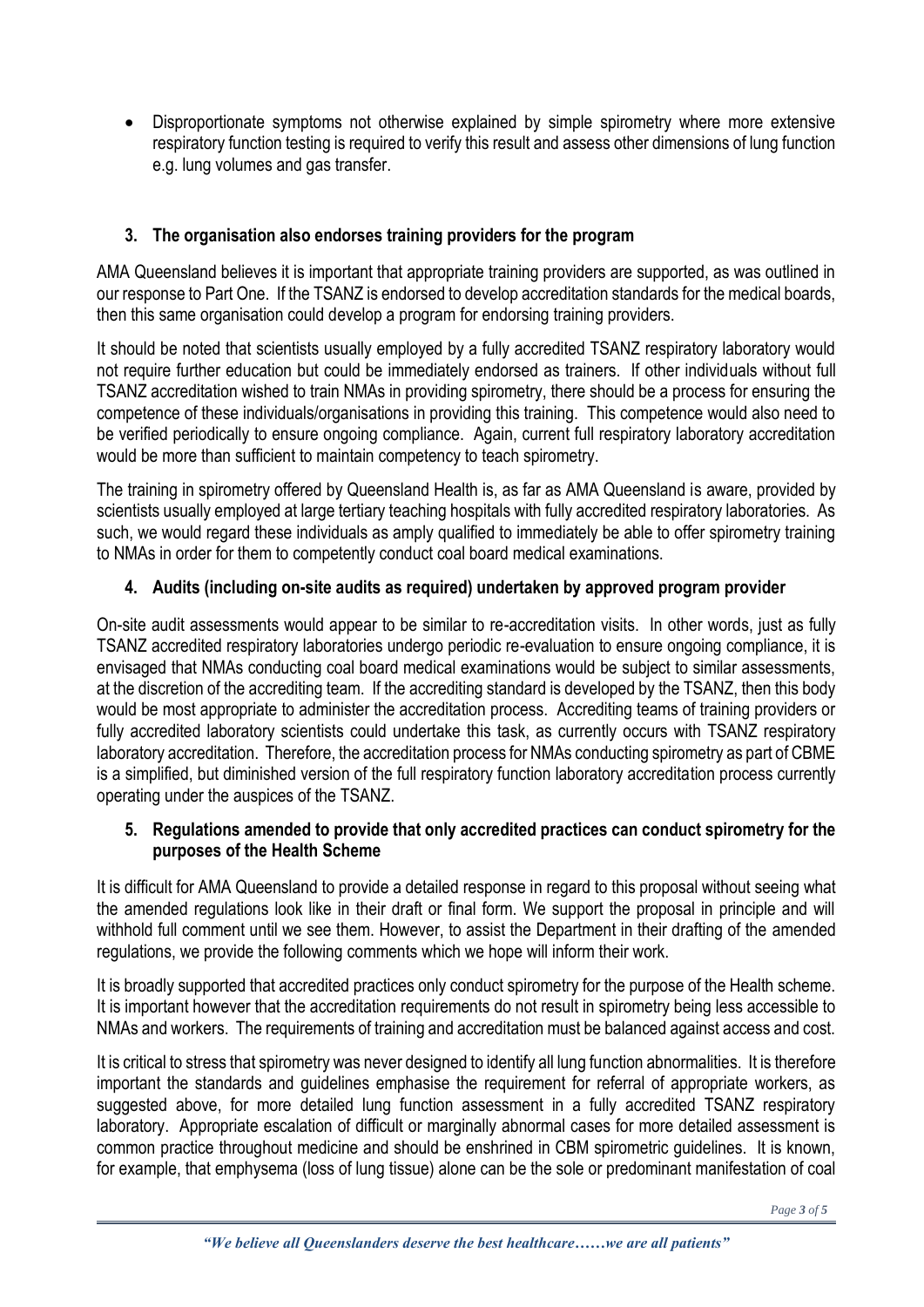worker's pneumoconiosis, but this often occurs with normal spirometry. In such cases a detailed full lung function assessment (spirometry, lung volumes, gas transfer) would easily identify the functional abnormality.

#### **6. The department will also implement a revised model for nominated medical advisers (e.g. qualifications, experience) in accordance with the Monash review recommendations**

AMA Queensland largely supports recommendations 7 and 8 of the Monash Review. However, we do have some concerns with recommendation 8.2.6 and 8.2.7. It is important that we outline these concerns as the Department develops and implements this revised model for NMAs.

We appreciate there has been some commentary and concern that Australian radiologists are somehow less well trained than US "B readers". Some argue that failures of prior diagnosis reflects a failure of local radiology expertise. This view has been most forcefully put forward by the Construction Forestry Mining & Energy Union (CFMEU), which has sent the CXRs of members to Professor Bob Cohen at the American National Institute for Occupational Safety and Health (NIOSH) for diagnosis, where a number of cases – previously identified as emphysema – were reported as coal workers pneumoconiosis (CWP). The Monash Review also sent 248 CXRs to Professor Cohen for consideration by NIOSH "B-Readers".

Much has been publicly made of the fact that of these 248 CXRs, 18 were reported as having "opacities consistent with simple [early stage] pneumoconiosis". Local examination of the same CXRs had indicated that only two had pneumoconiosis. However, what is seldom reported in relation to this finding is that the NIOSH B-readers were unable to come to a definitive analysis in *any* of the 18 cases. In *each* case it was reported that the opacities identified may have been due to emphysema rather than CWP. Accordingly, they were referred back to Queensland medical specialists – who have access to patient histories and CT examination – for definitive diagnosis.

This supports our view that Australian radiologists are world class and with adequate government support able to diagnosis CWP. Australian radiologists have completed a minimum of five years supervised post-graduate vocational training and have passed an extensive series of written and oral examinations to report on medical imaging studies in Australia. Further, they must participate in ongoing training and education on an annual basis as required by both the Australian Medical Board and the Royal Australian and New Zealand College of Radiologists. The Royal Australian and New Zealand College of Radiologists (RANZCR) has taken appropriate steps to have CXRs taken in association with the Coal Mine Workers' Health Scheme examined by appropriately qualified radiologists with specialist expertise in pneumoconiosis diagnosis with the public release of a "Register of Clinical Radiologists for CWP Screening". We believe this is an appropriate first step whilst further training pathways of radiologists on the registry is finalised. AMA Queensland is also aware that Queensland radiologists are in the process of completing the NIOSH training program.

It must be emphasised that chest X-rays represent only a screening tool and as for lung function, ambiguous or concerning cases would routinely be sent for high resolution CT scans which give much greater definition of the lung parenchyma. The various inhalational exposure the majority of mine workers have often necessitates a high resolution CT scan and this test, not the chest X-ray, should be regarded as the most sensitive and useful test in all cases of pneumoconiosis. It is therefore appropriate to emphasise the importance of screening chest X-rays, but not at the expense of high resolution CT scanning as the gold standard. AMA Queensland has complete confidence in Australian radiologist skills in interpreting CT chest scans.

We would agree that it would be beneficial for NMAs to have a working knowledge of ILO CXR classification, but the Monash review recommendations use the words "instruction in" which makes it unclear.

The medical profession takes great pride in its collegiate nature and any NMA can always pick up a phone to a respiratory physician or radiologist to ask for their professional opinion. What is of greater importance is that NMAs act appropriately on the radiologists report once it is provided to them. It would be unnecessary and inappropriate for NMAs to generate this report themselves.